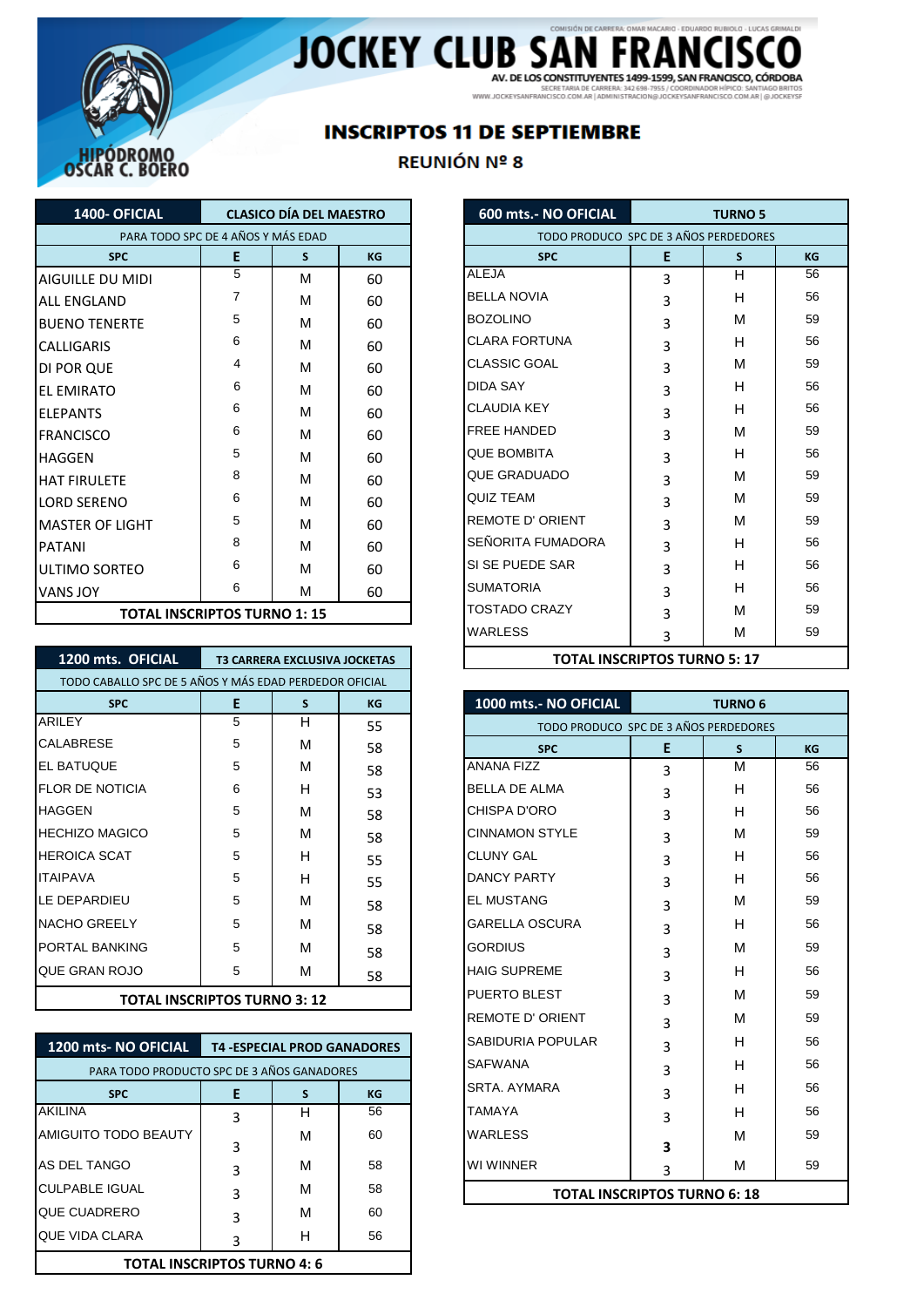| 800 mts.- NO OFICIAL                                                                                                                                                                                                                                                                                           |                | <b>TURNO 7</b> |          | 1200 mts. NO OFICIAL<br><b>TURNO 8</b>     |                |                                |  |
|----------------------------------------------------------------------------------------------------------------------------------------------------------------------------------------------------------------------------------------------------------------------------------------------------------------|----------------|----------------|----------|--------------------------------------------|----------------|--------------------------------|--|
| TODO CABALLO SPC DE 4 AÑOS Y MÁS EDAD PERDEDORES                                                                                                                                                                                                                                                               |                |                |          | YEGUAS SPC DE 4 AÑOS Y MÁS EDAD PERDEDORAS |                |                                |  |
| <b>SPC</b>                                                                                                                                                                                                                                                                                                     | E              | $\mathsf{s}$   | KG       | <b>SPC</b>                                 | E              | $\mathsf{s}$                   |  |
| <b>AMARULA GOLD</b>                                                                                                                                                                                                                                                                                            | $\overline{4}$ | H              | 54       | AMARULA GOLD                               | $\overline{4}$ | H                              |  |
| <b>ANACONDO</b>                                                                                                                                                                                                                                                                                                | 4              | M              | 57       | ARILEY                                     | 5              | H                              |  |
| <b>BELLA SALITO</b>                                                                                                                                                                                                                                                                                            | 4              | H              | 54       | <b>BELLA SULTANA</b>                       | 4              | H                              |  |
| <b>CANDY GOLD</b>                                                                                                                                                                                                                                                                                              | 4              | M              | 57       | CANDYGRAM                                  | 5              | H                              |  |
| <b>CAPO TIZON</b>                                                                                                                                                                                                                                                                                              | 5              | M              | 55       | <b>FLOR DE NOTICIA</b>                     | 6              | H                              |  |
| <b>CARNAVALERO POINT</b>                                                                                                                                                                                                                                                                                       | 4              | М              | 57       | <b>FRAPUCHINA</b>                          | 4              | H                              |  |
| <b>CEPAXIMA</b>                                                                                                                                                                                                                                                                                                | 4              | H              | 57       | <b>HERMETICA SCAT</b>                      | 4              | H                              |  |
| <b>CLARA ILUSION</b>                                                                                                                                                                                                                                                                                           | 6              | H              | 50       | LIZY VELOZ                                 | 7              | H                              |  |
| <b>COMO OLVIDAR</b>                                                                                                                                                                                                                                                                                            | 4              | M              | 0        | <b>MI LOCURA</b>                           | 4              | H                              |  |
| <b>DEVANADOR</b>                                                                                                                                                                                                                                                                                               | 4              | M              | 57       | <b>MIRAMAR CITY</b>                        | 4              | H                              |  |
| <b>DON INSOMNIO</b>                                                                                                                                                                                                                                                                                            | 5              | М              | 55       | PRECIOSA SOYER                             | 5              | H                              |  |
| DOÑA VIOLENTA                                                                                                                                                                                                                                                                                                  | 4              | H              | 54       | <b>PROTEHERA</b>                           | 5              | H                              |  |
| <b>DULCE EMPERATRIZ</b>                                                                                                                                                                                                                                                                                        | 6              | H              | 50       | <b>RISA SPRING</b>                         | 4              | H                              |  |
| <b>IEL BRAZUCA</b>                                                                                                                                                                                                                                                                                             | 7              | М              | 53       | <b>SKY HALO</b>                            | 4              | H                              |  |
| <b>GRAZIOLI</b>                                                                                                                                                                                                                                                                                                | 4              | м              | 57       | <b>SUGGESTIVE ROY</b>                      | 4              | н                              |  |
| J BE EQUIWORLD                                                                                                                                                                                                                                                                                                 | 4              | М              | 57       | <b>TESORERA GIRL</b>                       | 4              | н                              |  |
| <b>JUANCHO</b>                                                                                                                                                                                                                                                                                                 | 4              | М              | 57       | <b>TOTAL INSCRIPTOS TURNO 8: 16</b>        |                |                                |  |
| <b>JUEGOS OLIMPICOS</b>                                                                                                                                                                                                                                                                                        | 5              | М              | 55       |                                            |                |                                |  |
| LEADERBOARD                                                                                                                                                                                                                                                                                                    | 4              | M              | 57       | 700 mts. - NO OFICIAL                      |                | <b>TURNO 9 - CLASICO LIBRE</b> |  |
| LOKATTO                                                                                                                                                                                                                                                                                                        | 5              | М              | 55       | PARA TODO CABALLO SPC DE 3 AÑOS Y MÁS EDAD |                |                                |  |
| <b>MARSEILLES</b>                                                                                                                                                                                                                                                                                              | 4              | M              | 57       | <b>SPC</b>                                 | E              | $\mathsf{s}$                   |  |
| <b>MI LUMIA</b>                                                                                                                                                                                                                                                                                                | 4              | H              | 54       | <b>AUSTRALIS KING</b>                      | 8              | M                              |  |
|                                                                                                                                                                                                                                                                                                                |                |                |          |                                            |                |                                |  |
|                                                                                                                                                                                                                                                                                                                | 4              | H              | 54       | <b>BIRDMAN</b>                             | 7              | M                              |  |
|                                                                                                                                                                                                                                                                                                                | 4              | H              | 54       | <b>FANATIZO</b>                            | 5              | M                              |  |
|                                                                                                                                                                                                                                                                                                                | 4              | M              | 57       | <b>FURNARI</b>                             | 6              | H                              |  |
|                                                                                                                                                                                                                                                                                                                | 4              | M              | 57       | <b>GAUCHO ALEGRE</b>                       | 4              | M                              |  |
|                                                                                                                                                                                                                                                                                                                | 5              | М              | 55       | <b>GRAN AVEIRO</b>                         | 6              | М                              |  |
|                                                                                                                                                                                                                                                                                                                | 5              |                | 55       | LA CAÑADENSE                               | 7              | H                              |  |
|                                                                                                                                                                                                                                                                                                                | 4              | M<br>M         | 57       | <b>LIBRE DE ESPIRITU</b>                   | 6              |                                |  |
|                                                                                                                                                                                                                                                                                                                | 4              |                | 54       |                                            | 4              | M                              |  |
|                                                                                                                                                                                                                                                                                                                | 4              | H              | 57       | QUE CORREDORA                              | 5              | H                              |  |
|                                                                                                                                                                                                                                                                                                                | 4              | М              |          | SIMPLEMENTE TUYO<br><b>SOUTH PROSPECT</b>  | 7              | M                              |  |
|                                                                                                                                                                                                                                                                                                                |                | M              | 57       |                                            |                | M                              |  |
|                                                                                                                                                                                                                                                                                                                | 4              | M              | 57       | <b>TARSINO</b>                             | 6              | м                              |  |
|                                                                                                                                                                                                                                                                                                                | 4              | M              | 57       | <b>TOTAL INSCRIPTOS TURNO 9: 11</b>        |                |                                |  |
|                                                                                                                                                                                                                                                                                                                | 4              | H              | 54       |                                            |                |                                |  |
| <b>MIRAMAR CITY</b><br><b>MUY POETICA</b><br>NASHVILLE BEAUTIFUL<br><b>RECICLANDO</b><br><b>RED JACK</b><br>RIO POTOMAC<br><b>SALVOTORE</b><br>SHE'S MY DREAM<br><b>SOLO IMPACTO</b><br><b>STEFFANS</b><br>SUEÑO EN LIBERTAD<br>SUEÑO PALOMERO<br><b>UNA EMPERATRIZ</b><br><b>VAMOS TITO</b><br><b>ZOCCHIA</b> | 4<br>5         | M<br>H         | 57<br>52 |                                            |                |                                |  |

| <b>NO OFICIAL</b>                           | <b>TURNO 7</b> |    |          | 1200 mts. NO OFICIAL   | <b>TURNO 8</b>                             |   |           |  |
|---------------------------------------------|----------------|----|----------|------------------------|--------------------------------------------|---|-----------|--|
| CABALLO SPC DE 4 AÑOS Y MÁS EDAD PERDEDORES |                |    |          |                        | YEGUAS SPC DE 4 AÑOS Y MÁS EDAD PERDEDORAS |   |           |  |
| <b>SPC</b>                                  | E              | S. | KG       | <b>SPC</b>             | E                                          | S | <b>KG</b> |  |
| <b>OLD</b>                                  | 4              | Н  | 54       | <b>AMARULA GOLD</b>    | 4                                          | H | 57        |  |
|                                             | 4              | M  | 57       | <b>ARILEY</b>          | 5                                          | H | 55        |  |
| TO                                          | 4              | H  | 54       | <b>BELLA SULTANA</b>   | 4                                          | H | 57        |  |
| .D                                          | 4              | M  | 57       | CANDYGRAM              | 5                                          | H | 55        |  |
| 4                                           | 5              | М  | 55       | <b>FLOR DE NOTICIA</b> | 6                                          | H | 53        |  |
| <b>ERO POINT</b>                            | 4              | M  | 57       | <b>FRAPUCHINA</b>      | 4                                          | H | 57        |  |
|                                             | 4              | Н  | 57       | <b>HERMETICA SCAT</b>  | 4                                          | H | 57        |  |
| <b>ION</b>                                  | 6              | Н  | 50       | <b>LIZY VELOZ</b>      | 7                                          | H | 53        |  |
| <b>DAR</b>                                  | 4              | M  | $\Omega$ | <b>MI LOCURA</b>       | 4                                          | H | 57        |  |
| R.                                          | 4              | M  | 57       | <b>MIRAMAR CITY</b>    | 4                                          | H | 57        |  |
| <b>NIO</b>                                  | 5              | M  | 55       | PRECIOSA SOYER         | 5                                          | H | 55        |  |
| ENTA                                        | 4              | н  | 54       | <b>PROTEHERA</b>       | 5                                          | H | 55        |  |
| <b>ERATRIZ</b>                              | 6              | H  | 50       | <b>RISA SPRING</b>     | 4                                          | H | 57        |  |
| Α                                           | $\overline{7}$ | M  | 53       | <b>SKY HALO</b>        | 4                                          | H | 57        |  |
|                                             | 4              | M  | 57       | SUGGESTIVE ROY         | 4                                          | H | 57        |  |
| <b>ORLD</b>                                 | 4              | M  | 57       | <b>TESORERA GIRL</b>   | 4                                          | H | 57        |  |
|                                             | 4              | M  | 57       |                        | <b>TOTAL INSCRIPTOS TURNO 8: 16</b>        |   |           |  |

| 700 mts. - NO OFICIAL                      | <b>TURNO 9 - CLASICO LIBRE</b> |   |           |  |  |  |  |  |
|--------------------------------------------|--------------------------------|---|-----------|--|--|--|--|--|
| PARA TODO CABALLO SPC DE 3 AÑOS Y MÁS EDAD |                                |   |           |  |  |  |  |  |
| <b>SPC</b>                                 | E                              | S | <b>KG</b> |  |  |  |  |  |
| <b>AUSTRALIS KING</b>                      | 8                              | м | 58        |  |  |  |  |  |
| <b>BIRDMAN</b>                             | 7                              | M | 59        |  |  |  |  |  |
| <b>FANATIZO</b>                            | 5                              | M | 54        |  |  |  |  |  |
| <b>FURNARI</b>                             | 6                              | н | 55        |  |  |  |  |  |
| <b>GAUCHO ALEGRE</b>                       | 4                              | М | 55        |  |  |  |  |  |
| <b>GRAN AVEIRO</b>                         | 6                              | M | 56        |  |  |  |  |  |
| LA CAÑADENSE                               | 7                              | н | 61        |  |  |  |  |  |
| <b>LIBRE DE ESPIRITU</b>                   | 6                              | М | 56        |  |  |  |  |  |
| <b>QUE CORREDORA</b>                       | 4                              | н | 54        |  |  |  |  |  |
| SIMPLEMENTE TUYO                           | 5                              | M | 56        |  |  |  |  |  |
| SOUTH PROSPECT                             | 7                              | М | 57        |  |  |  |  |  |
| <b>TARSINO</b>                             | 6                              | М | 60        |  |  |  |  |  |
| <b>TOTAL INSCRIPTOS TURNO 9: 11</b>        |                                |   |           |  |  |  |  |  |